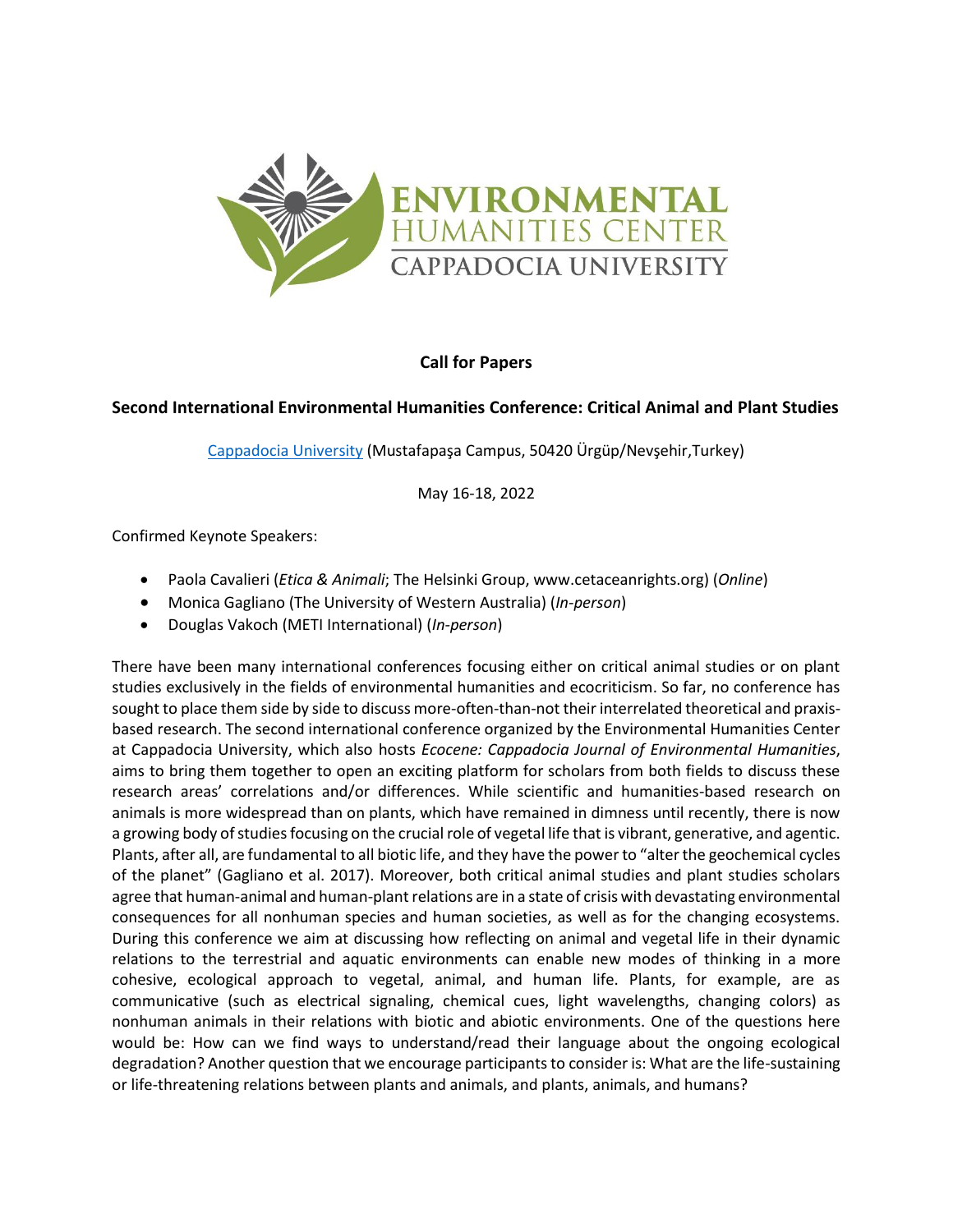In this context, the conference provides an interdisciplinary platform for scholars to discuss the most recent theories, topics, concerns, and challenges encountered in the fields of Critical Animal Studies and Plant Studies. For example, the question of how we can develop a truly non-exploitative relationship to nonhuman species that sustain our ecosystems, is one of the topics we will be discussing. The conference, then, focuses on imagining futures for human-nonhuman relationalities in a world that is under so much stress. We invite individual papers and panel proposals on the following suggested topics:

- Animals and plants in biosemiotics
- Animals and plants in disability studies
- Animals and plants in feminist ecocriticism
- Animals and plants in gender studies
- Animals and plants in postcolonial studies
- Animal and vegetal life in urban spaces
- Animal centers
- Animal liberation and ethical issues
- Animals in literature and arts
- Animals, plants, and environmental transformations
- Aquatic life in massively polluted seas
- Climate change and displaced animals and plants
- Human-animal relations in terrestrial and aquatic environments
- Invasive animals
- Invasive plants
- The language of animals and plants
- Microscopic dangers in animal and plant studies
- Plant and animal migrations
- Plants in literature and arts
- The role of plants and animals in human health
- Veganism and plant ethics

The conference will be in the hybrid format. Both in-person and virtual (Zoom) presentations will be livestreamed on Cappadocia University's YouTube channel.

The official language of the conference is English. Interested scholars are kindly asked to submit abstracts of no more than 200 words, together with a short bio note (100 words), for 15-minute presentations. When submitting your abstract, please indicate the format of presentation you prefer (in-person or virtual) under the title of your abstract, as well as your institutional affiliation.

Please send proposals to conference e-mail address: [cappadocia.ehconference2022@gmail.com](mailto:cappadocia.ehconference2022@gmail.com)

## **Conference Registration Fee:** None

## **Important Dates**

*Deadline for abstract and short bio submission*: Tuesday, February 1, 2022, 11:59 pm (GMT +3).

*Peer-review accept/reject decision notification*: Tuesday, March 1, 2022, 11:59 pm (GMT +3).